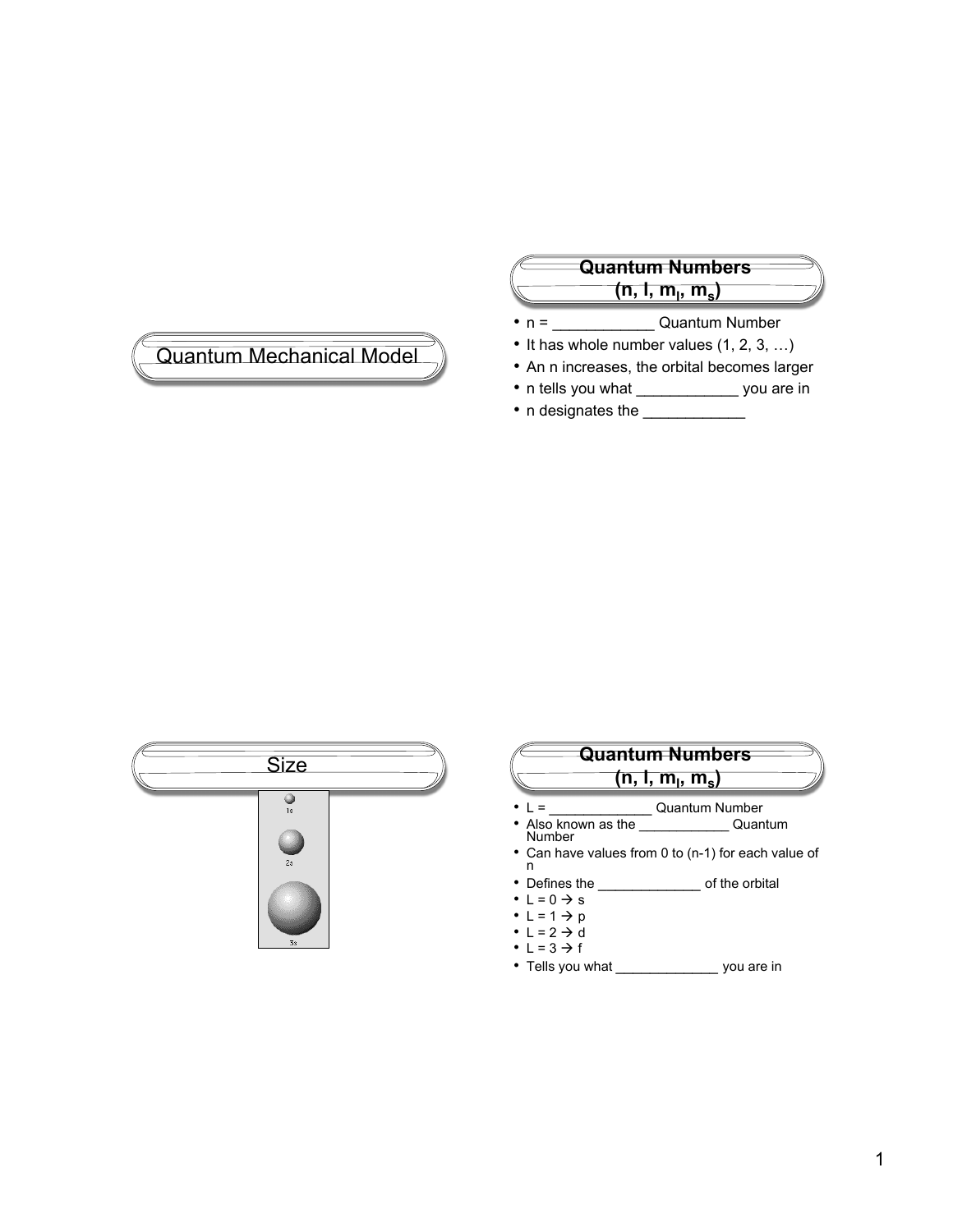

| Quantum Numbers<br>(n, l, m <sub>i</sub> , m <sub>s</sub> )        |  |
|--------------------------------------------------------------------|--|
| <b>Quantum Number</b><br>• $m_i =$                                 |  |
| • Can have whole number values from<br>L to $+$ L (including zero) |  |
| • This describes the orbital's<br>in space (which axis it is on)   |  |

• Tells you what \_\_\_\_\_\_\_\_\_\_\_\_ you are in



| Quantum Numbers |                        |          |  |
|-----------------|------------------------|----------|--|
|                 | $(n, 1, m_{1}, m_{2})$ |          |  |
|                 | $-$ monunation         | $ \sim $ |  |

- $m_s$  = magnetic  $\frac{1}{\frac{1}{1-\frac{1}{1-\frac{1}{1-\frac{1}{1-\frac{1}{1-\frac{1}{1-\frac{1}{1-\frac{1}{1-\frac{1}{1-\frac{1}{1-\frac{1}{1-\frac{1}{1-\frac{1}{1-\frac{1}{1-\frac{1}{1-\frac{1}{1-\frac{1}{1-\frac{1}{1-\frac{1}{1-\frac{1}{1-\frac{1}{1-\frac{1}{1-\frac{1}{1-\frac{1}{1-\frac{1}{1-\frac{1}{1-\frac{1}{1-\frac{1}{1-\frac{1}{1-\frac{1}{1-\frac{1}{1-\frac{1}{1-\frac{1}{$ number
- Spin quantum number denotes the direction of spin of an electron within a magnetic field.
- Possibilities for  $m_s + 1/2$  or -1/2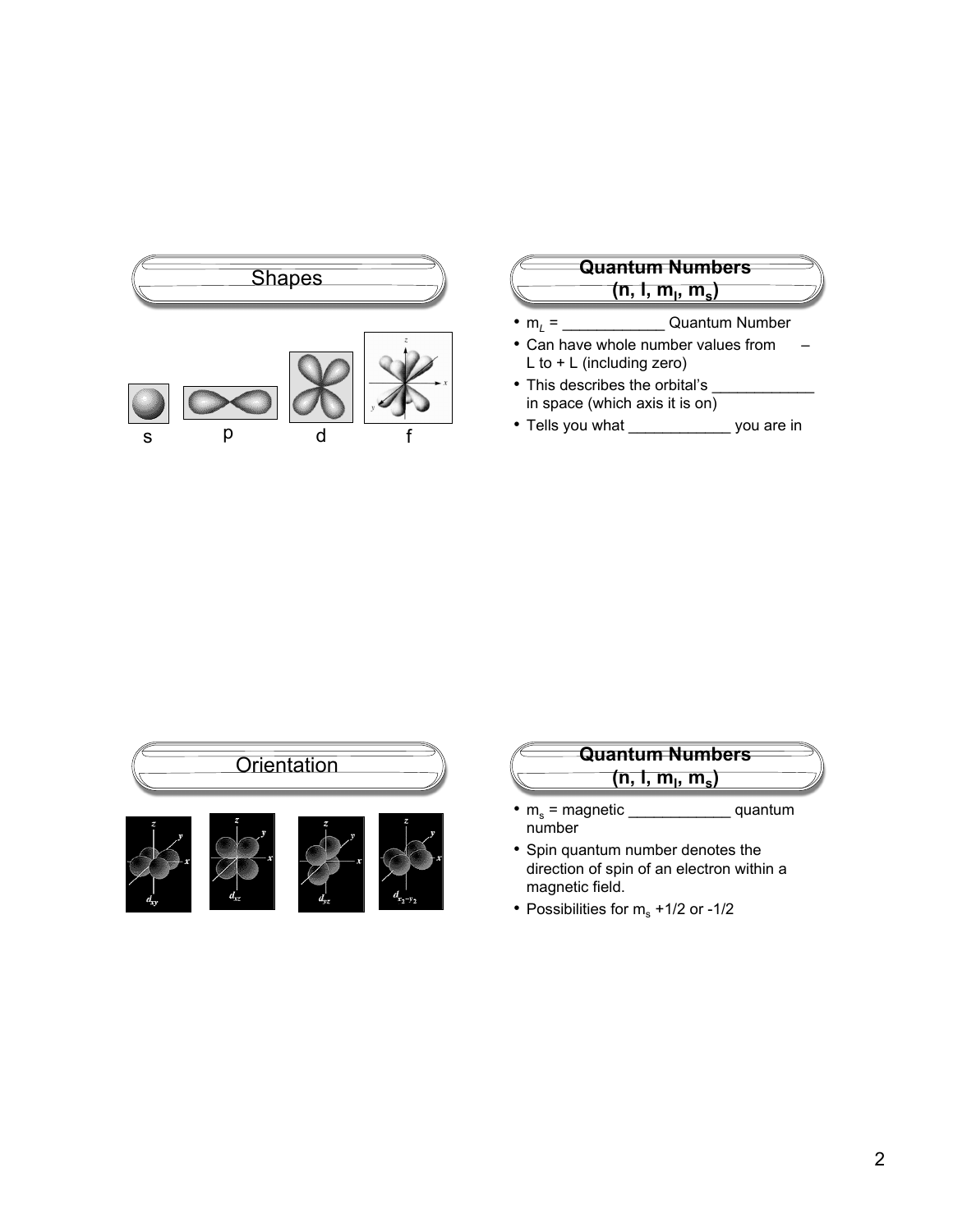## Possible Values for n, l, m<sub>i</sub>, m<sub>s</sub>

- $n$  (shell) = 1, 2, 3, 4, ... (whole numbers)
- L (sub shell) values from  $0 \rightarrow (n 1)$
- $m_l$  (orbital) values from  $-$  L to  $+$  L (including zero)
- $m_s = +1/2$  or  $-1/2$

**Examples** 

• What are the possible values for L if n =2?

**Examples** 

• What are the possible values of n, L, and m in the 2s sub shell?



• What are the possible values for n, L, & m in the 3d sub shell?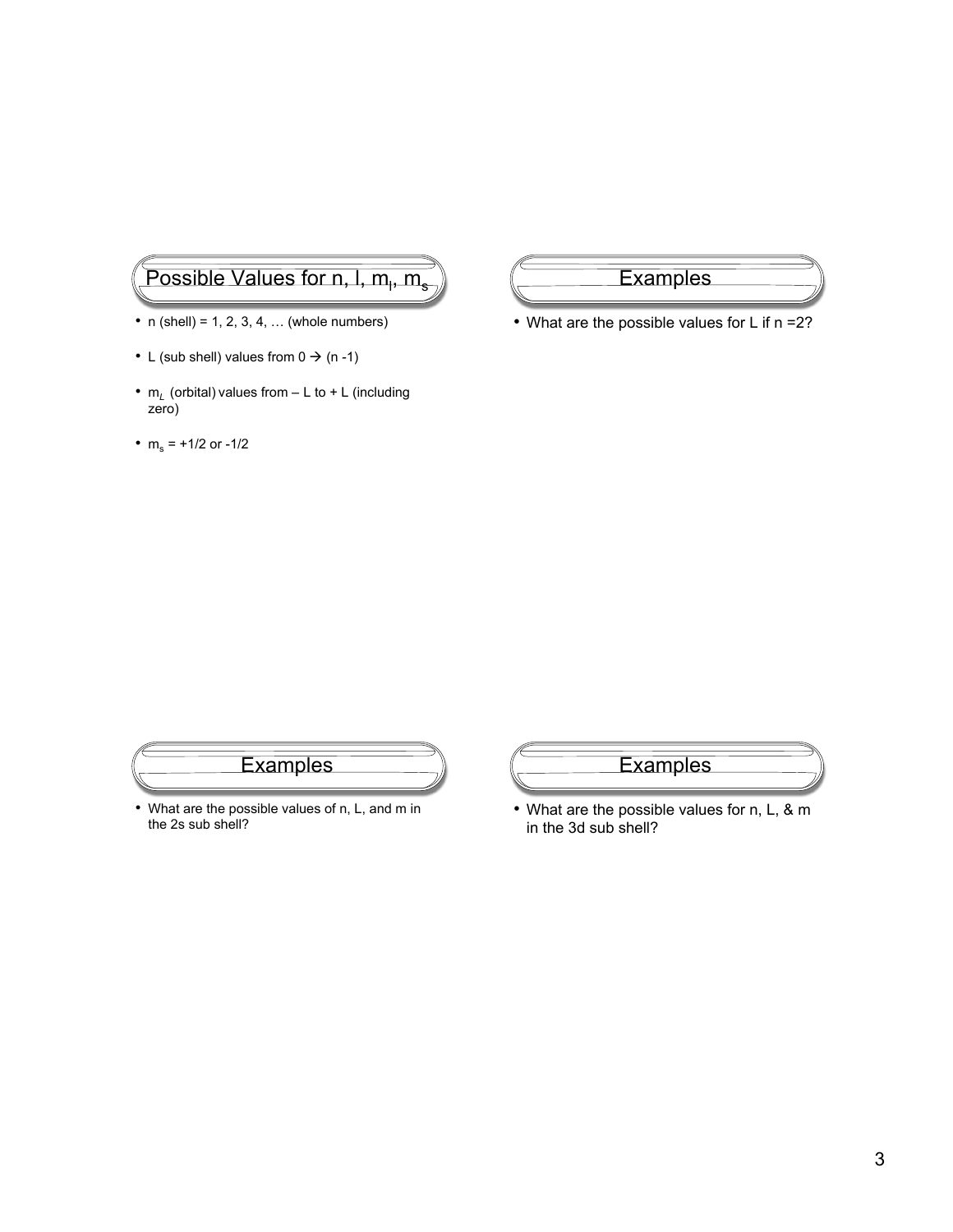

• What is the designation for the sub shell where  $n = 2$  and  $L = 1$ ?

• What is the designation for the sub shell where  $n = 4$  and  $L = 3$ ?

### Possible Number of Values (how many answers are there?)

- A shell with Principal Quantum Number (n) has exactly n number of sub shells
- $# L's = n$



- If n = 2 how many possible number of values are there for L?
- What would those values be?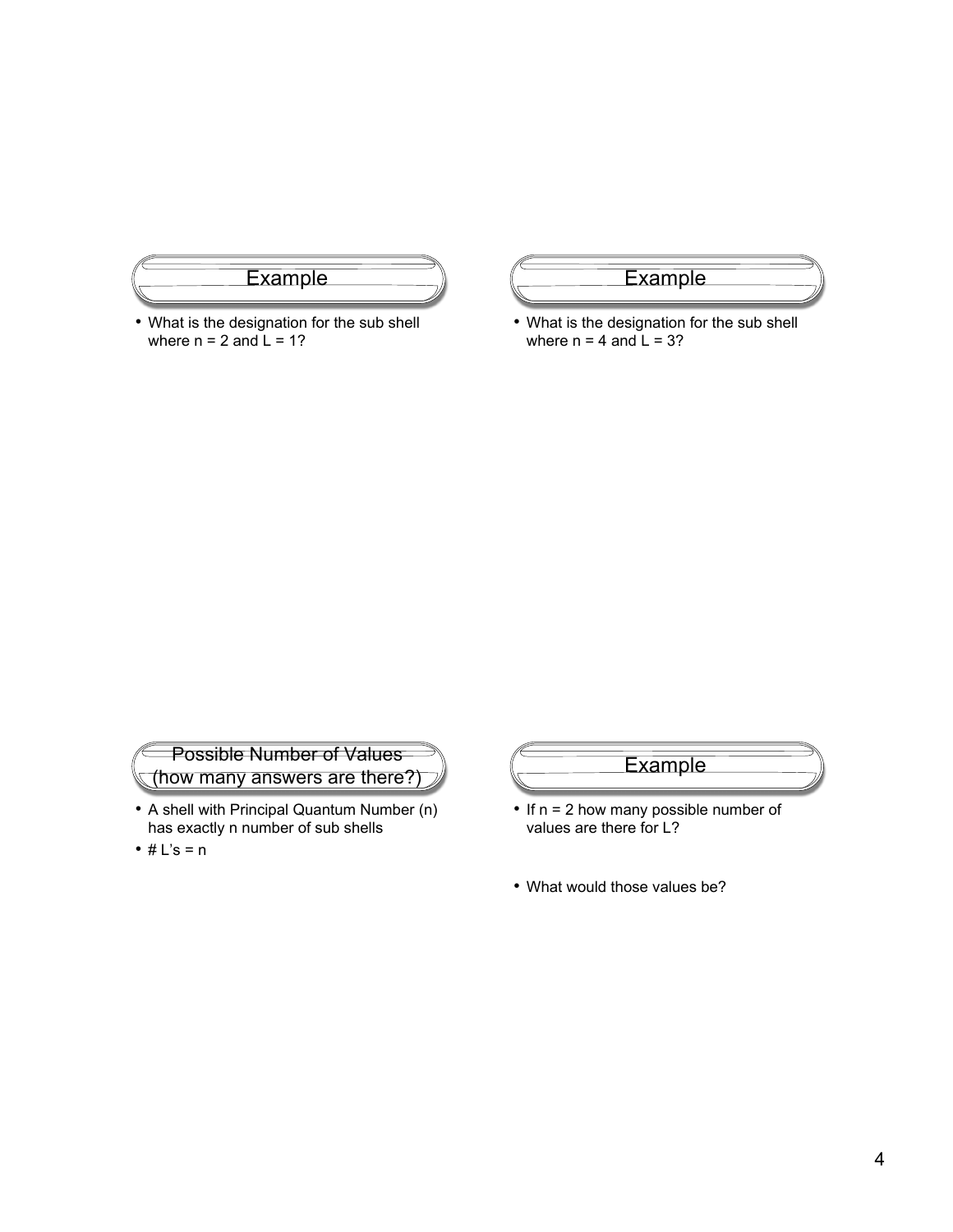

• For a given value of L there are 2L + 1 possible values for m



 $\bullet$  How many values of m are there if  $L = 0$ ?



• How many possible values are there for m if  $L = 2$ ?



• What are the values for m if  $L = 2$ ?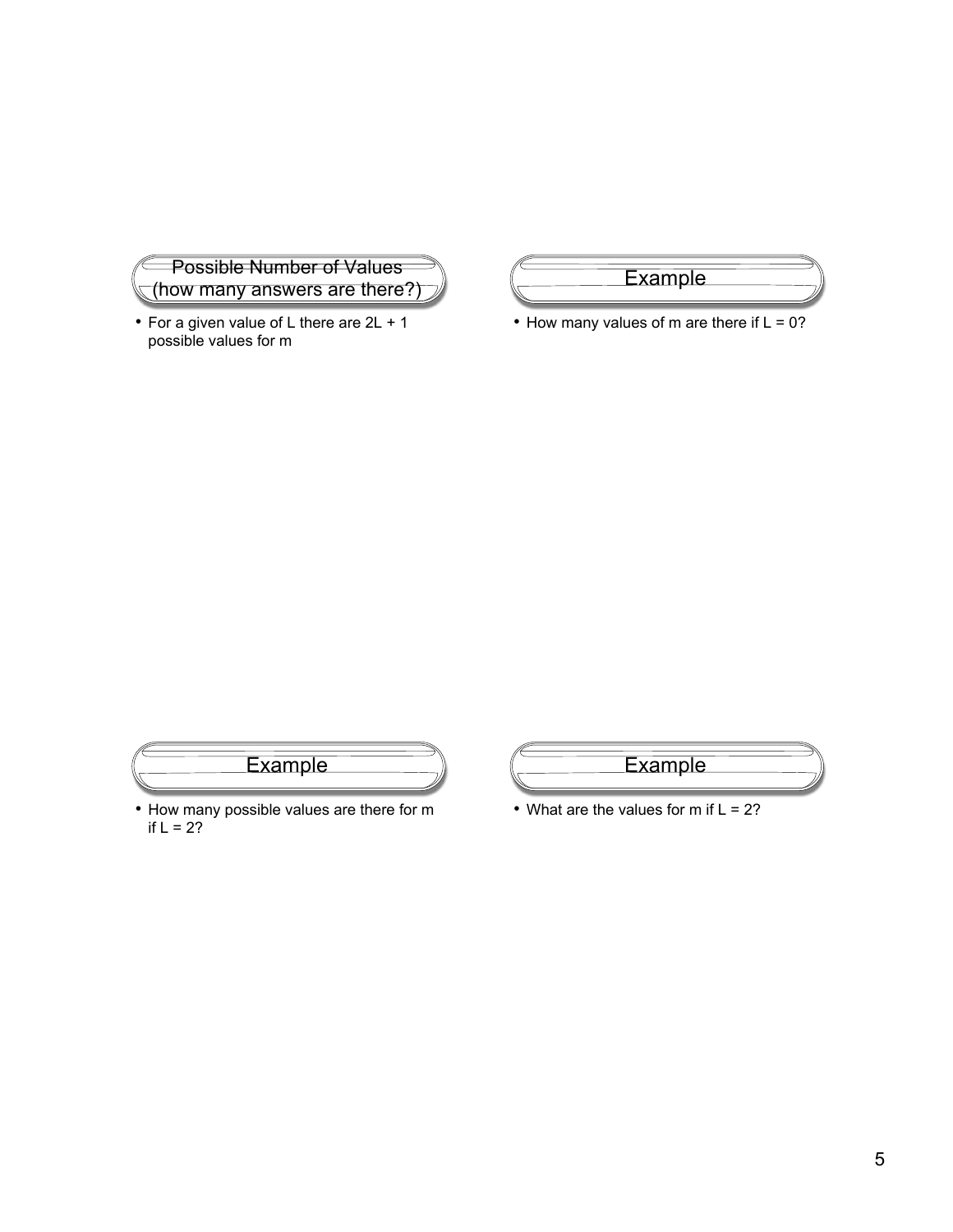#### **Possible Number of Values** (how many answers are there?)

- The number of possible values of  $m = n^2$
- Example:
- If n = 2, how many values are there for m?

#### Possible Number of Values (how many answers are there?)

- Since each orbital can hold at most 2 electrons, the number of electrons in a shell is 2n<sup>2</sup>
- How many electrons are in the n = 3 shell?

| Summary                                |                                       |  |
|----------------------------------------|---------------------------------------|--|
| Possible Values                        | # of Possible Values                  |  |
| $\blacksquare$ L (0 $\rightarrow$ n-1) | $\blacksquare$ Orbitals (m)           |  |
| $m(-L \rightarrow +L)$                 | $\cdot$ #m = 2L +1                    |  |
|                                        | • # $m = n^2$                         |  |
|                                        | $\blacksquare$ Sub shells (L)         |  |
|                                        | $\cdot$ # L = n                       |  |
|                                        | • Electrons                           |  |
|                                        | $\cdot$ # electrons = 2n <sup>2</sup> |  |

### More examples

• How many sub shells are in n = 4?